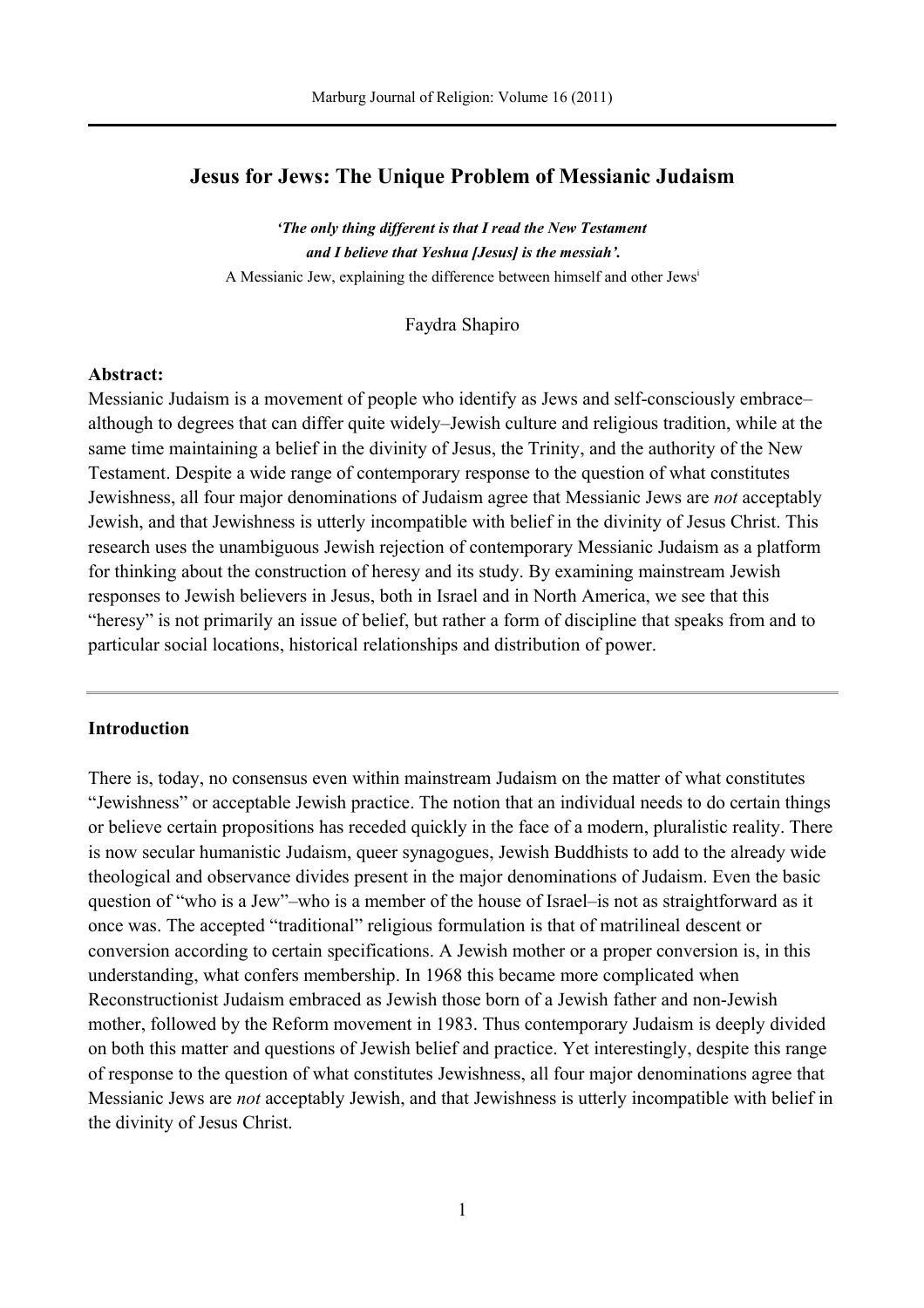This is, in fact, one of the few things that all four major denominations of Judaism *do* agree on. In this paper I use the case of the unambiguous Jewish rejection of contemporary Messianic Judaism as a platform for thinking about the construction of heresy and its study.<sup>ii</sup> What makes Messianic Judaism a special case?

Here I wonder why that is–why are Jews so concerned about what has come to be called "Messianic Judaism"? Peter Berger, in *The Heretical Imperative*, starts from the notion that heresy is one of the unavoidable hallmarks of modernity. We know that religious hybridity has come to be an accepted, even lauded effect of pluralism. Studies of contemporary Jewish identity are increasingly attentive to how practitioners construct personal Jewish identities, picking and choosing from various elements. Yet while Jews might meld from among an abundance of ideas and cultural practices to their Judaism, the gospels are strictly disqualified.

An immediate, pious answer, would assert simply that a belief in the divinity of Jesus Christ is expressly forbidden in Judaism as compromising the pure monotheism expressed in Deuteronomy 6:4. Orthodox Jews do not even use the name of Jesus, referring to him as "that man", "J," or "Yoshke", even rendering "Christians" as "Xians" to avoid the appellation "Christ". The belief that Trinitarianism is plainly forbidden for Jews renders Jewish believers heretics–Jews who propound a false belief within the house of Israel.

But is activism against Messianic Judaism–in its more and less violent forms– actually about these Jews' faith in the Jesus that Stuart Charmé has termed "the radioactive core of goyishness?"iii Is it simply that these people have violated a fundamental group expectation, what Harris-Shapiro terms "the Jewish norm of loyalty to eschew Jesus at all costs?"iv Or perhaps it is the recognition that for those Jews living as tiny minorities in at least nominally Christian cultures of North America and Europe, a Jewish embrace of Jesus amounts over time to an act of ethno-cultural suicide?<sup>v</sup>

Certainly the fact that no similar repudiation is made, for example, of Jews confessing Buddhist beliefs and practices, or atheism, which are no less theologically problematic than Trinitarianism, suggests the issue is at least as much sociological and historical as it is strictly theological. Organizations such as Jews for Judaism are almost entirely aimed against at countering the influence of Christian missionaries rather than any other religious presence, suggesting similarly that Jews and Judaism have a special concern with Christianity and proselytism that goes beyond any theological issues about the role, nature or status of Jesus.

Messianic Jews are well aware of the apparent inconsistency, and make strategic use of it. That Jewish belief in Yeshua (Jesus) is singled out is presented as deeply illogical in this 1990 published open letter to the Israeli Supreme Court regarding the 1989 decision against Gary and Shirley Beresford, Messianic Jews who sought Israeli citizenship as Jews under the Law of Return: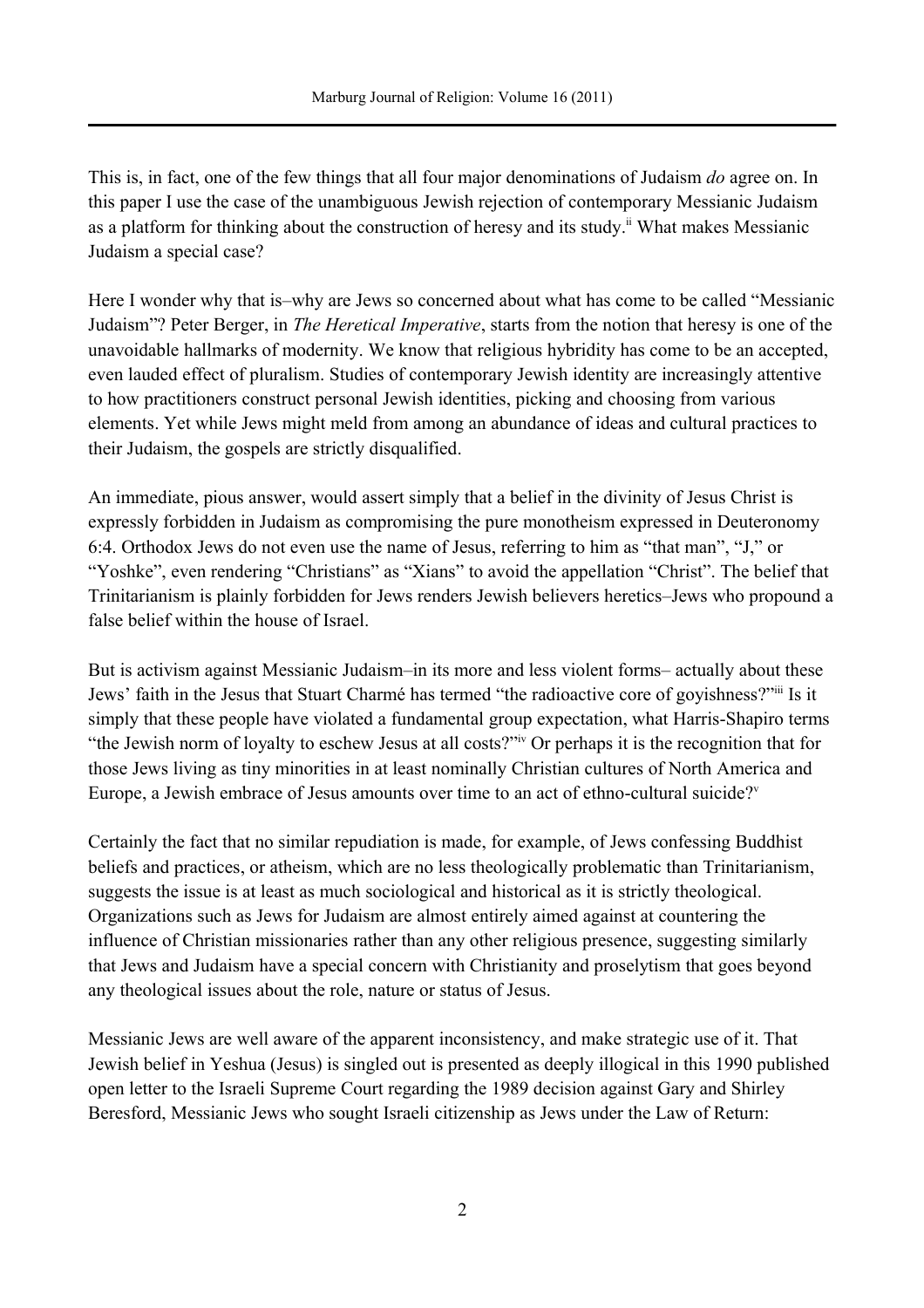"In Israel, one can be an atheist and be Israeli, a Baha'i follower and be Israeli, a Hindu and be Israeli, a Buddhist and be Israeli, or even a murderer and still be Israeli. Yet, if a Jew who truly clings to his national identity and the heritage of his faith happens to believe in the way hundreds and thousands of Jewish people in the first century did, that Yeshua of Nazareth is the Messiah of Israel...he is told, "You are not a part of the Israeli nation.... [We] humbly request, as fellow Jews, and as fervent followers of the Hebrew Scriptures, that we be accorded the same respect, recognition, and rights as the rest of the nation whose heritage, history, and destiny we share... We are Jews. We were born as Jews, and we will die as Jews."vi

As Carol Harris-Shapiro correctly explains,

"The traditional allowances made by Orthodox Jews toward liberal Jews are not extended to Messianic Jews; unlike liberal Jews, Messianic Jews are not considered as 'captive children' unintentionally violating Judaism. The core value of freedom of thought held by liberal Jews that enables them to accept secular Jews or Jews incorporating Eastern practices stops cold at Messianic Jewish theology; a Jew can believe almost anything but Jesus as Lord. Clearly, besides heresy, a more powerful dynamic is at work."vii

This paper takes up these issues to investigate what it is that makes Messianic Judaism such a special problem for Jews. At first glance the issue appears to be a straightforward theological rejection of "wrong belief" asserting itself to constitute "right belief". I use this case study to help understand that heresy is not an issue of belief—it is not "what you think"—but rather heresy is a form of discipline that speaks from and to particular social locations, historical relationships and distribution of power.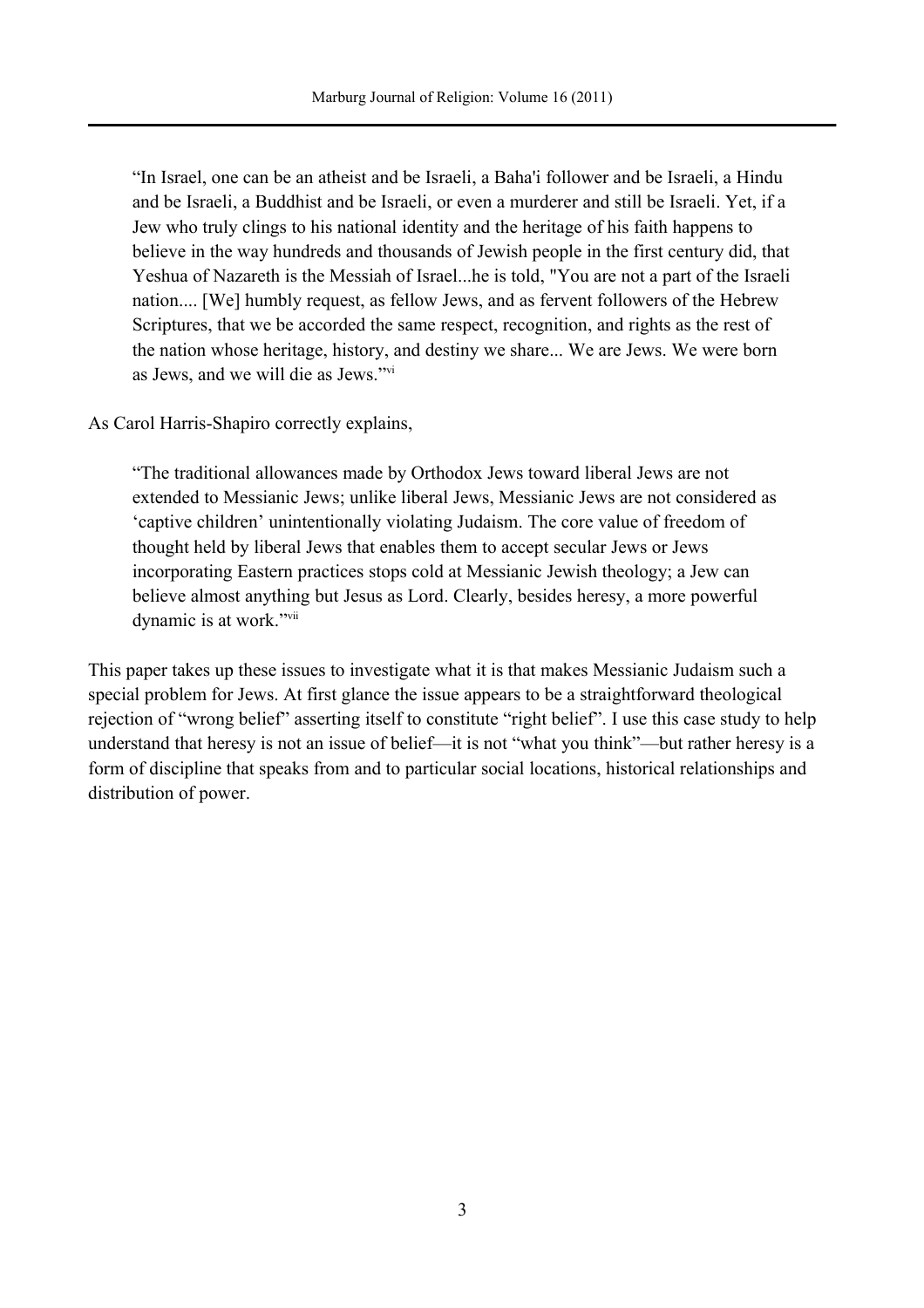# **Messianic Judaism**

As with many religious traditions, it is difficult to date the emergence of Messianic Judaism with any clarity due to definitional difficulties. Certainly the movement itself strives to emphasize a grounding in the earliest church, with its blend of Gentile and Jewish followers of Jesus, and prior to any self-consciously "Christian" identity. This period, before any kind of "parting of the ways" between Judaism and Christianity, provides the core model of Jesus belief as a Jewish movement with extensive Gentile participation.

What is now called Messianic Judaism grew out of the broader historical phenomenon of participants in mainstream Christianity–converts–who are of Jewish birth. Famous examples abound, and include Cardinal Jean-Marie Lustiger (archbishop of Paris, d. 2006), Edith Stein (nun, martyr, canonized saint, d. 1942), and Benjamin Disraeli (twice prime-minister of Great Britain d.1881) Bishop Michael Solomon Alexander (first Protestant bishop of Jerusalem, d.1845). The convictions, needs and options available to these individuals were such that they chose to affiliate and participate fully in historical Gentile Christian traditions.

Connected to countercultural trends in late 1960s America that emphasized ethnicity and cultural "roots", youth in the Hebrew Christian movement began to forefront their Jewishness as the cultural context for their religious convictions. Thus we might find in the emergence of Messianic Judaism a place where the search for alternative spiritualities (in the form of the Jesus people) and a renewed emphasis on ethnicity (manifested in a search for Jewish roots) together with a commitment to liberation (in seeking freedom from institutional Christianity), coalesced. The name itself had gained a measure of currency much earlier, and David Rausch reminds us that Arno Gaebelein's periodical *Our Hope* publication started to use the expression "Messianic Judaism" in its tagline as early as 1895.<sup>viii</sup>

It was here that contemporary Messianic Judaism was born as a movement of people who identify as Jews and self-consciously embrace–although to degrees that can differ quite widely–Jewish culture and religious tradition, while at the same time maintaining a belief in the divinity of Jesus, the Trinity, and the authority of the New Testament. That Messianic Judaism is deeply enmeshed in Christianity is without doubt. Formal doctrinal statements made by Messianic Jewish organizations are overwhelmingly consonant with broadly evangelical Christian beliefs. Messianic congregations are supported financially, politically and in prayer by some Christians. Significantly, many Jews in the leadership of Messianic Judaism were trained in Christian seminaries and bible schools.<sup>ix</sup>

Despite this clear relationship to Christianity, Messianic Jews assiduously reject the label "Christian" and the idea that they have converted. In this way of thinking a Jew who has come to faith in "Yeshua" does not convert to anything, and does not "switch" so to speak either ethnically (into a Gentile) or religiously (into a Christian). Rather she remains eternally Jewish, only moving from the category of "unbeliever" to "believer", from lost to saved. Messianic Jews not only refrain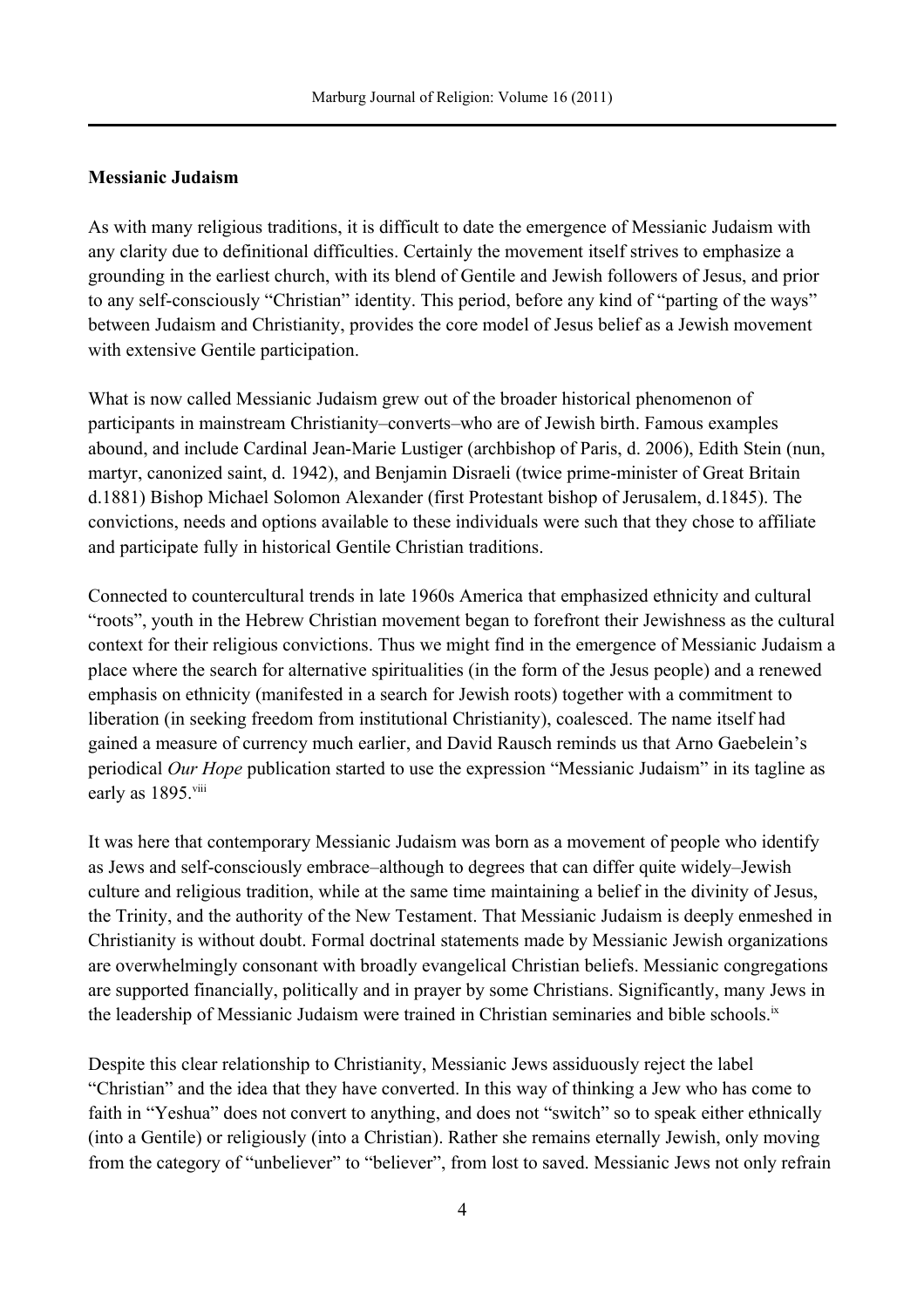from thinking of themselves as Christians, but often reject Gentile Christianity outright as associated with paganism and persecution–a faith expression felt to have deviated from the path of righteousness and thus requires a turn toward deep self-examination and correction. For Messianic Jews, Christianity is for Gentiles and is not necessary or even relevant for Jews and their salvation. Thus they are reborn not as Christians, but as (Jewish) believers in Yeshua.

To be sure, Messianic Jews, like most conservative Christians, take passages such as John 14:6 and Acts 4:12 with the utmost seriousness. They absolutely reject what has come to be called "dual covenant" theology, and vigorously assert that everyone, Jews included, are saved only through faith in Jesus Christ. Yet because of their membership in the house of Israel as Jews, they do not need to go through Gentile Christianity in order to access the God of Israel, but rather can do so as in the early Church, as ethnic Jews. While in this schema Jews *do* need Jesus Christ for their salvation, they do not need to be adopted or grafted into that covenant with God. It is in fact Gentiles who become "spiritual Jews". Messianic Jews assert that embracing faith in Jesus Christ is God's ultimate plan for the Jews, and that as believers they are "fulfilled" or "completed" Jews.

"A tenet of Messianic Judaism asserts that when a Jew accepts a Jewish Messiah, born in a Jewish land, who was foretold by Jewish prophets in the Jewish Scriptures, such a Jew does not become a Gentile. In fact, he becomes a completed Jew–a Jew who believes Jesus is the Messiah."<sup>x</sup>

Aside from asserting a separate congregational identity for Jewish believers in Jesus, Messianic Judaism differs from mainstream Christianity in its use of Hebrew terminology, attention to biblical feasts and holy days, prominent displays of Jewish symbols, and the use of Jewish liturgical forms and practices. Messianic Judaism itself is not homogeneous. Some of the differences within the broader movement center on the role ascribed to spiritual gifts, degree of Torah observance thought acceptable, and even the ethnic makeup (i.e. Sephardic or Ashkenazi) of its Jewish participants.

As might be imagined, this movement encounters significant opposition from many different quarters, and on a variety of grounds. Some conservative Christians, for example, criticize Messianic Judaism for its separatism, asserting that it functions to re-build the "wall of division" broken down by Jesus Christ (Ephesians 2:14). Messianic Jewish groups that encourage Jewish believers to continue in Torah observance are also criticized by conservative Christians for their continued adherence to the law rather than fully accepting the new covenant of grace.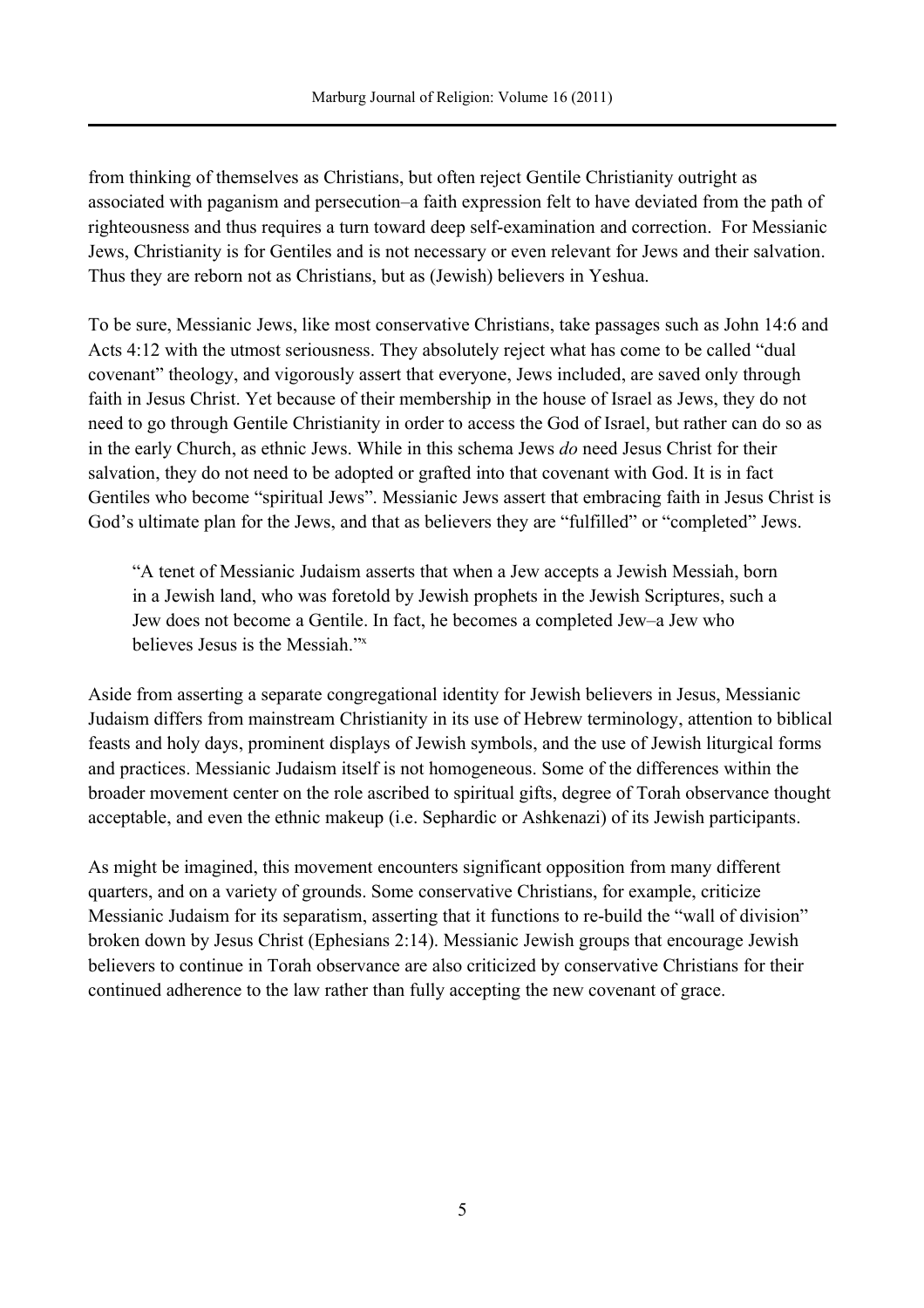Mainline Protestant disapproval centers on the conservative theological and political convictions of Messianic Judaism, coupled with mainline denominations' efforts to repudiate Christian anti-Semitism and anti-Judaism. Because Messianic Judaism is completely condemned by all streams of contemporary Judaism, its Christian rejection is popular with the Jewish community. Support for Messianic Judaism in particular Christian sectors functions as an undeniable problem in interfaith activity, such that the acceptance or rejection of the validity of Messianic Judaism has come to serve as a kind of mainstream Jewish litmus test for Christian sincerity in work with Jews.

### **Heresy**

Jewish understandings of what we can best call in English heresy or apostasy, is an extremely complex matter. Jewish sources refer to several different categories and forms of deviation from normative–or becoming normative–Jewish behavior and belief, often reflecting the vocabulary of different contexts and periods.<sup>xi</sup> To further complicate matters, not only were many of these sources subjected to censorship in medieval Europe, but also internal Jewish concerns about community security sometimes resulted in the deliberate use of codes to obscure specific references to groups and movements, making it difficult in many cases to identify with any precision what or who was being repudiated. That said, at a minimum we can safely assert that a concept of unacceptable deviation from accepted norms, in different forms, does exist in historical Judaism and could result in community sanction. "Unacceptable practice" has most significantly been understood to include the public desecration of the Sabbath, habitual violation of the dietary laws, and idolatry. The range of "unacceptable belief" for Jews is more broad, and could include a denial of the divine origin of the Torah, the ascription of partners to the singular deity, and the denial of the ultimate resurrection of the dead. In the past, community sanctions against the "heretic" could include the inadmissibility of temple sacrifices, disqualification of legal testimony in court, and not being counted to a prayer quorum. Of course the application of these criteria for participation in contemporary Jewish life would leave precious few sitting in the pews.

Of critical importance here is to note that these categories, prohibitions and punishments apply only to Jews. What is permitted and prohibited in terms of practice and belief to a non-Jew is rather different, resulting in a much wider scope of acceptable behavior.<sup>xii</sup> Not surprisingly, the heretic–the deviant Jew–was treated to a level of opprobrium utterly unmatched by rabbinic attitudes toward Gentiles. "The subversive power of the heretic" as Jacques Berlinerblau asserts, "is predicated on the fact that she or he is 'one of us'."<sup>xiii</sup> Yet at the same time, regardless of behavior or beliefs, an essential principle of unchangeable "Jewishness", eternal membership in the house of Israel, was maintained (Babylonian Talmud, Sanhedrin 44a).<sup>xiv</sup> Simply put, while it is possible to convert *to* Judaism, it is impossible to convert *out* of Judaism, regardless of how far one has strayed from normative beliefs or practice. At the same time the conscious decision to subscribe to another belief and practice system that conflicts with core Jewish principles is unacceptable and potentially punishable.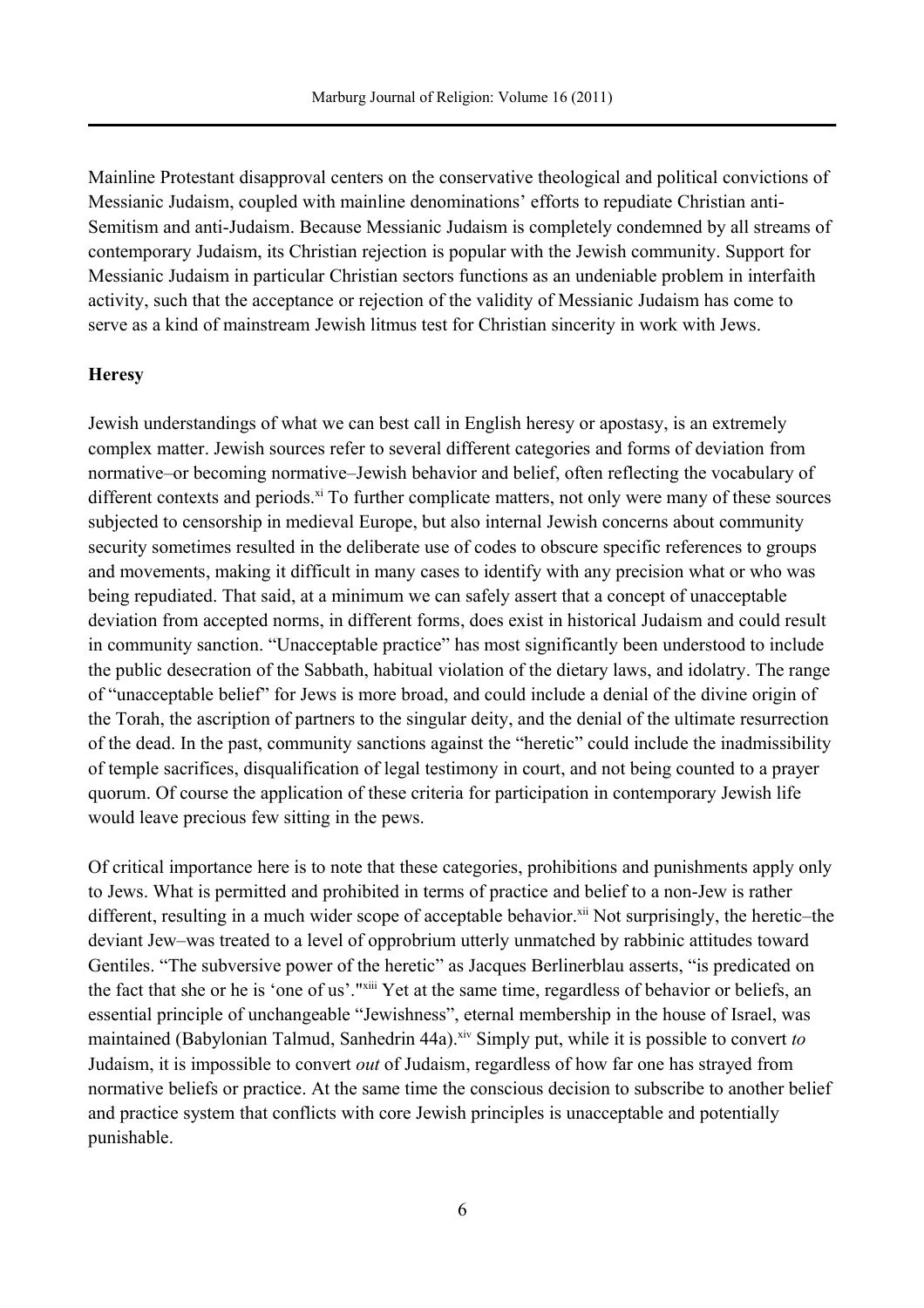# **Resistance**

In marked contrast to Messianic Jews' self-understanding as complete or fulfilled Jews, the mainstream Jewish community labels them disparagingly as "converts", who are mourned as "lost" members of the Jewish people, reflecting a tragedy of epic proportions. What might appear hyperbolic in the example below is, in fact, a quite typical way that most mainstream Jews understand Messianic Judaism and its perceived role in converting the Jews to Christianity:

"Evangelical Christianity has spent over one billion dollars in the last decade to convert Jews to Christianity. Under the guise of "Jews for Jesus" and "Hebrew Christians" a new threat of spiritual terrorism has emerged in the form of "Messianic Synagogues,"….Their ultimate goal is the eradication of the Jewish people through assimilation. It is our obligation to stop them."xv

Mainstream Judaism vigorously rejects the Messianic Jewish claim that it is possible to be Jewish and believe in Jesus at the same time.

"One thing upon which the entire Jewish community and several Christian denominations agree is that 'Hebrew Christian' movements are not a part of Judaism. To be a 'Jew for Jesus' is as absurd as being a 'Christian for Buddha' and as ridiculous as 'kosher pork'; it is an obvious contradiction. To paraphrase Elijah, if you are a follower of Jesus, call yourself a Christian. If you are a Jew, practice Judaism. Don't deceive yourself; you can't be both."<sup>xvi</sup>

Or, as Harris-Shapiro aptly notes, "American Jews for the most part consider Messianic Jews not only traitors for leaving the fold but also liars for claiming they are Jewish, not Christian."xvii

Thus we find that in North America, Messianic Jews have been met by many different facets of the mainstream Jewish community with demonstrations, attempts to block purchases of real estate, disruption of events and lawsuits over the use of Jewish symbols. Activism is aimed at disassociating Messianic Judaism from mainstream Judaism, and blocking their participation in the mainstream Jewish community.

"Taglit-Birthright" was founded in 2000 by philanthropists Charles Bronfman and Michael Steinhardt. It is a program known throughout the Jewish community for its extensive financial and organizational efforts to ensure that all Jewish youth can participate in a short-term program in Israel. Since the program's inception close to two hundred thousand Jewish youth have taken advantage of their free trips to Israel. Birthright uses a broadly inclusive definition of Jewish to determine eligibility, allowing both applicants recognized as Jewish by one of the recognized denominations of Judaism and also permitting those who have one Jewish parent. The only restriction is to ensure 'that applicant does not actively practice another religion'.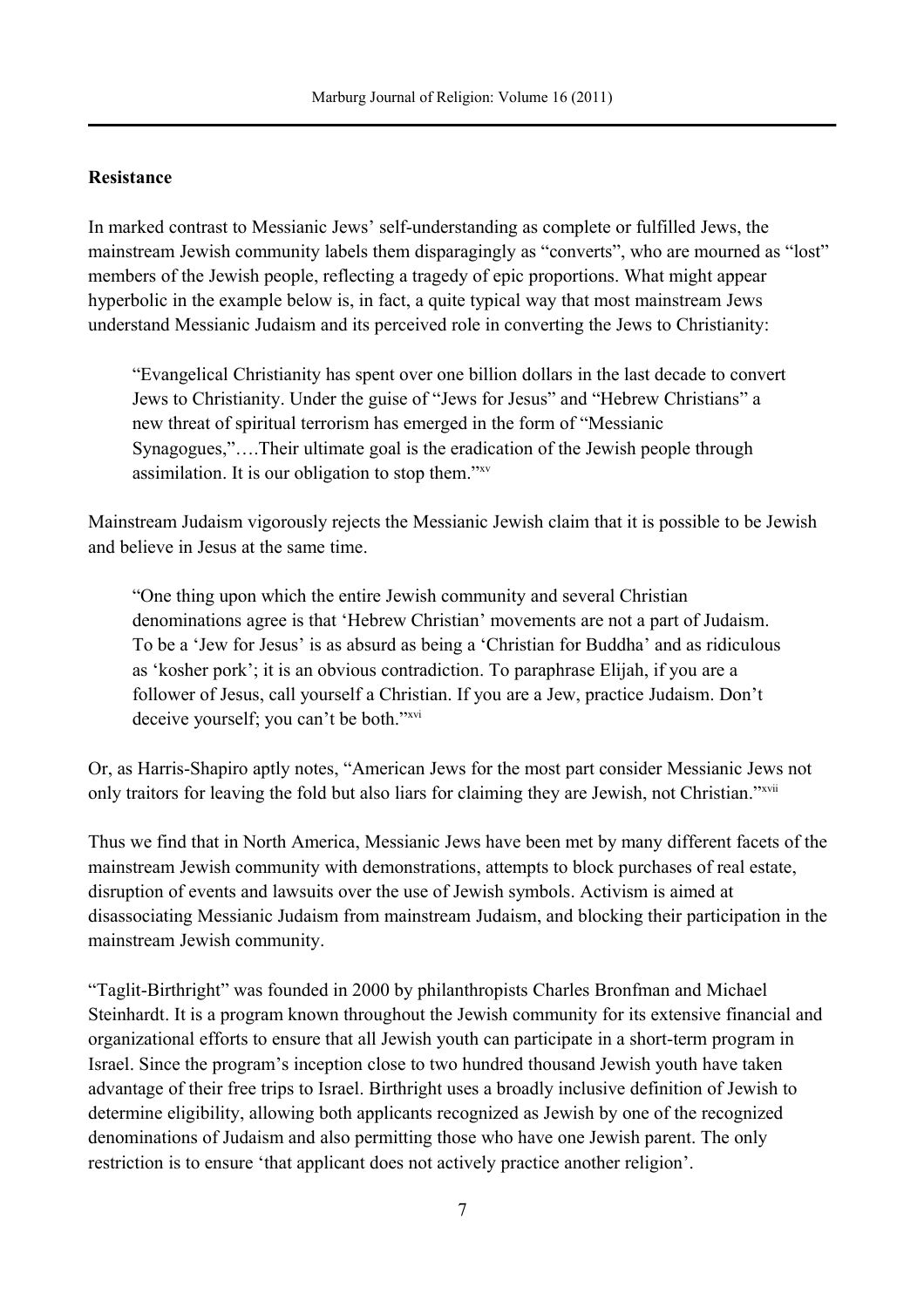In keeping with this restriction, it came to light in November 2008 that the program was using a screening process to prevent Messianic Jewish youth from joining.<sup>xviii</sup> As reported in the Jerusalem Post on Nov. 25, 2008, Taglit-Birthright's CEO explained

"Contemporary Jewish life has many diverse criteria for being Jewish and Taglit-Birthright Israel has followed the broadest guidelines used by the contemporary community…There is unanimity in Jewish life that individuals who may be from Jewish lineage or family life and who choose the Messianic path (and in so doing accept the Christian belief in Jesus) have chosen a path that separates them from the accepted parameters of Jewishness in contemporary Jewish society…Such a choice is regarded as analogous to freely converting out of normative Jewish belief systems."xix

Known Messianic Jews have even been denied burial in Jewish cemeteries. When Malvern Jacobs passed away in Toronto in 1999, the limits of Jewish inclusion were also put to the test. Jacobs was a prominent Messianic Jew, whose family had anticipated burying him in a Jewish cemetery. This move was blocked, however through agreement within the mainstream Jewish communal organizations, leaving his hearse and mourners physically locked out of the cemetery itself. Dr. Jacobs was ultimately buried in a non-Jewish cemetery.<sup>xx</sup> Malvern Jacobs was not unfamiliar with opposition from the Jewish community–the Jewish Studies department he headed at Canada Christian College was closed in 1998 following complaints from the Canadian Jewish Congress that started when the program opened in 1991.<sup>xxi</sup>

In a May 2009 discussion of this very case with a mainstream, liberal Jewish rabbi in the US, Rabbi Norman<sup>xxii</sup> insisted that he would have done the same, arguing that,

"…if somebody converts out, as the rabbi of the congregation I am the *mara d'atra* [local religious authority] I tell them that I will not allow [Messianic Jews to be buried in our cemetery] someone who's converted out. And I know, *af al pi sh'chatah, Yisrael* hu [even though he has sinned, he is a Jew]<sup>xxiii</sup>, and I don't care. I don't care. Because you made a public [statement], you spit on your people, and you know what? Take the consequences, take the responsibility with you."

Disapproval of Messianic Judaism is also vigorous in Israel and includes vandalism, public harassment and disruption of worship services. Israeli immigration law reflects this rejection, and considers Messianic Jews to have converted to another religion because of their faith, denying them citizenship rights as Jews under the Law of Return.<sup>xxiv</sup> An October 2007 fire that damaged a Jerusalem Church building that houses two Messianic Jewish congregations was determined to be arson. Reports circulated that the anti-missionary group "Yad l'Achim" had been threatening one of the pastors and his congregation for years, nourishing the suspicion that anti-missionary Jewish activists had caused the fire.<sup>xxv</sup> A messianic Jewish congregation and chess club in the southern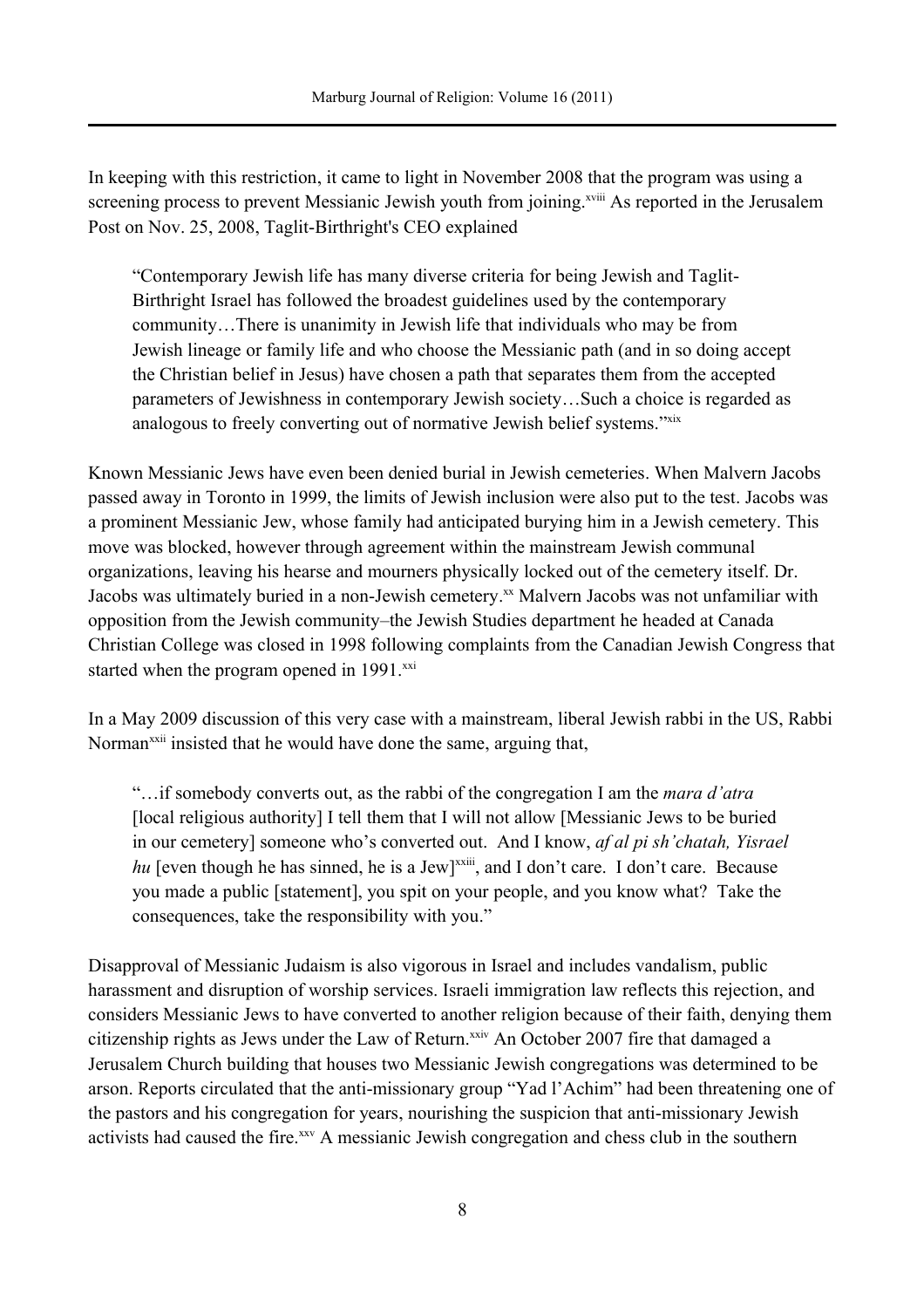town of Arad have had their services disrupted and their participants harassed regularly since 2004. There is a great deal of popular speculation that the March 2008 bomb that maimed a 15 year old Jewish believer was the work of Orthodox Jewish activists.<sup>xxvi</sup> These cases, among others, have afforded Israel the dubious honour of being placed on the list of countries that 'persecute Christians' xxvii

There is some evidence to suggest that this opposition has relaxed in recent years. For example, two of the major television news programs in Israel, channel 10 in 2004 and channel 2 in 2007 and, arguably among the most popular in the country, aired stories about the Messianic Jewish community.<sup>xxviii</sup> The tone of the stories were overwhelmingly positive, highlighting Messianic Jewish use of Jewish symbols, their good citizenship, army service and persecution by Orthodox Jews and the state itself. Happy, Zionist, baby-loving, singing and dancing Messianic Jews were contrasted with foul-mouthed and angry ultra-Orthodox Jews. The 2004 story on Messianic Jews that ran on Channel 10 even opened with the following introduction, dramatically appealing to secular Israeli fears about religious coercion by the state:

"What would you say about a country that persecutes a group of citizens only because of their religious beliefs? What would you say about a country where they abuse, threaten and physically injure people for their beliefs? And the government not only does not prevent it, it joins in the persecution. The country, as you've already guessed, is called Israel. These people are called "Messianic Jews". They are Israelis in every way. They serve in the army, pay taxes, and vote for the Knesset. They are no more strange, no more dangerous, than any other minority in the country. They are simply Jews who believe in both the Bible and the New Testament, and that is their "great sin". Look at them. Even if you're not one of them, you should be worried. Because today it's them, but you could be the next victim."

For an increasing number of secular Jews in Israel, the Messianics are seen as benign and unfairly persecuted by extremists and the religious establishment. Fears of the threat posed by Messianic Judaism seem to have waned outside of Israel as well over the last few decades.<sup>xxix</sup> Several non-Messianic Jewish scholars, most notably Dan Cohn-Sherbok (an ordained Reform rabbi) and Carol Harris-Shapiro (an ordained Reconstructionist rabbi), have produced careful studies of the Messianic Jewish movement.<sup>xxx</sup> There have also been increasing reports of tactical alliances made with Messianic Jews, particularly concerning Israel.<sup>xxxi</sup> The inclusion of two articles on Messianic/Judeo-Christian communities in the recently published Encyclopedia of the Jewish Diaspora also suggests that this picture of active resistance to Messianic Judaism is not monolithic. However significant these cases might be, they remain exceptions to the general rule of opposition, criticism and boycott by mainstream Jews against Messianic Jews.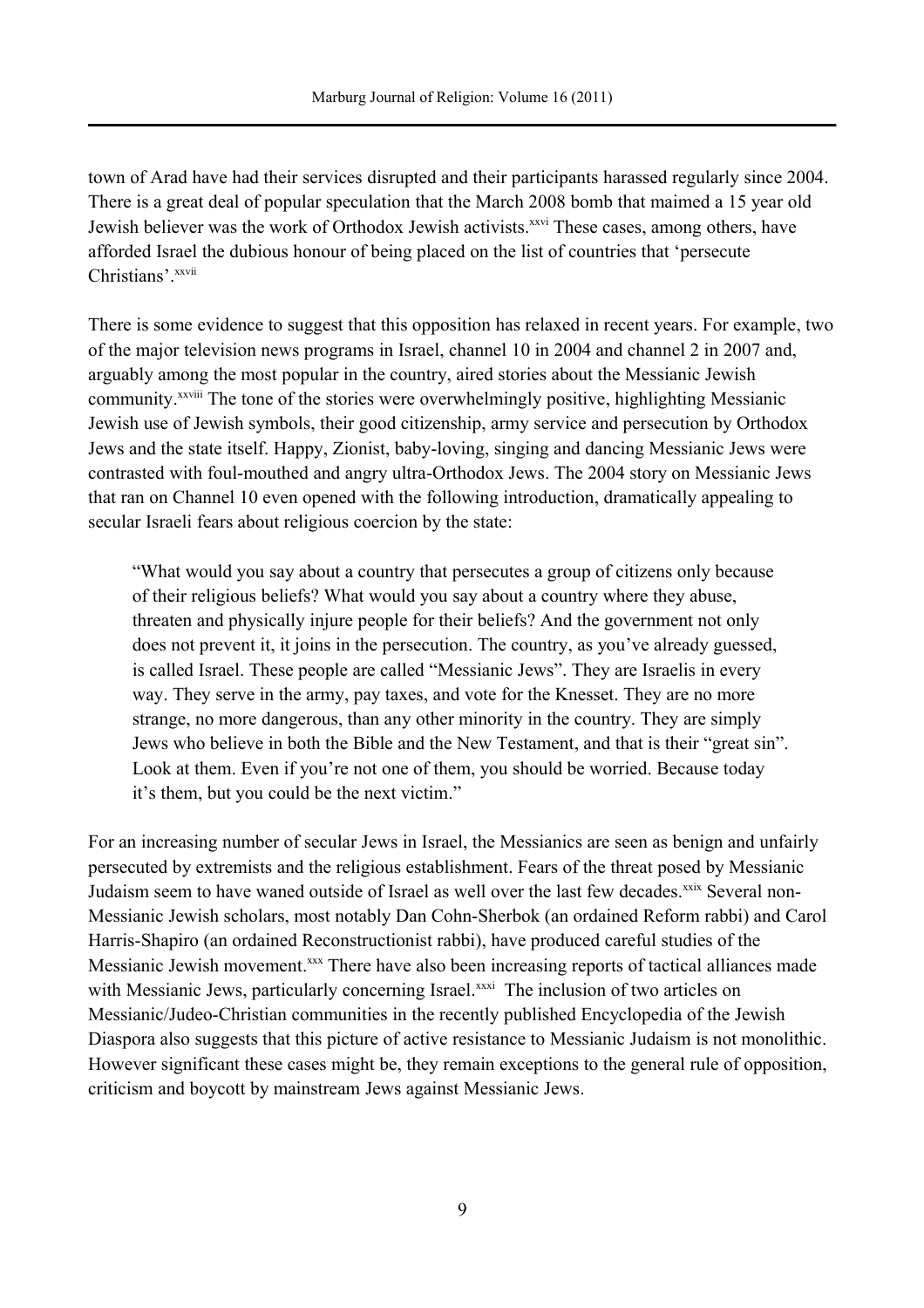### **The sociology of Heresy**

As Zito laments, the sociology of heresy has been much neglected.<sup>xxxii</sup> In comparison, some sustained attention has been given to its closest relation, apostasy. Apostates are leave-takers, public defectors from one group affiliation to another, often under contested conditions. Heretics, rather, still see themselves as part of the group, but with a more correct interpretation of dogma or praxis than accepted by the "orthodox". "Sociologically speaking, then, a heretic is a deviant who is objectively subordinate and subjectively 'one of us.'"xxxiii The heretic is a dissenter from within who is often relegated to the margins of the group, yet believes herself to occupy the true center. XXXIV As Charmé distinguishes between them,

"Heretics do not see themselves as apostates, since they regard themselves as neither traitors to their own religion nor as converts to a new religion. Unlike apostates, who totally reject both their old religious beliefs *and* their old communal identity, heretics try to correct the religious beliefs of the tradition at the same time that they continue to affirm their membership in the religious community."xxxv

What can Messianic Judaism teach us about the study of heresy? I am most interested in the particular problem it presents vis-à-vis contemporary Jewish life, by which we are forced to wonder what is it that makes some heresies more dangerous than others? What is so threatening about Messianic Judaism?

To even ask such a question reminds us of the 'relational' aspect of heresy that Berlinerblau addresses. Heresy only makes sense in reference to an "orthodoxy" that asserts its power to define group boundaries and norms. But in asking 'what makes Messianic Judaism so problematic', we are forced to re-examine the 'orthodoxy' glossed throughout this paper as 'mainstream Judaism'. While the expression 'mainstream Judaism' might serve a useful referential purpose, it covers a myriad of differing interests and positions within its scope. Working out some of the relational aspects of the Messianic Jewish heresy serves to remind us that just as we must be careful not to essentialize heresy, we need to remember that orthodoxy is also not monolithic. The 'problem' of Messianic Judaism is quite different for various locations within mainstream Judaism, and its rejection by those different locations expresses something different in each case. Undoubtedly, the problem of Messianic Judaism is different for a liberal Jewish community in America, say, than it is for an ultra-Orthodox group in Israel.

Boundary maintenance is very difficult for liberal Judaism in North America. At this time, close to half (48% in 2001) of all American Jewish couples were "intermarriages" that included one non-Jewish member. The vast majority of the non-Jews in such cases are at least nominally Christian. Because of this demographic reality, both the Central Conference of American Rabbis (Reform) and the Committee on Jewish Law and Standards (Conservative) have had to carefully examine questions concerning the role of gentiles in ritual and institutional Jewish life.<sup>xxxvi</sup> At the same time as high rates of marriage with Christians and their increasing participation in synagogue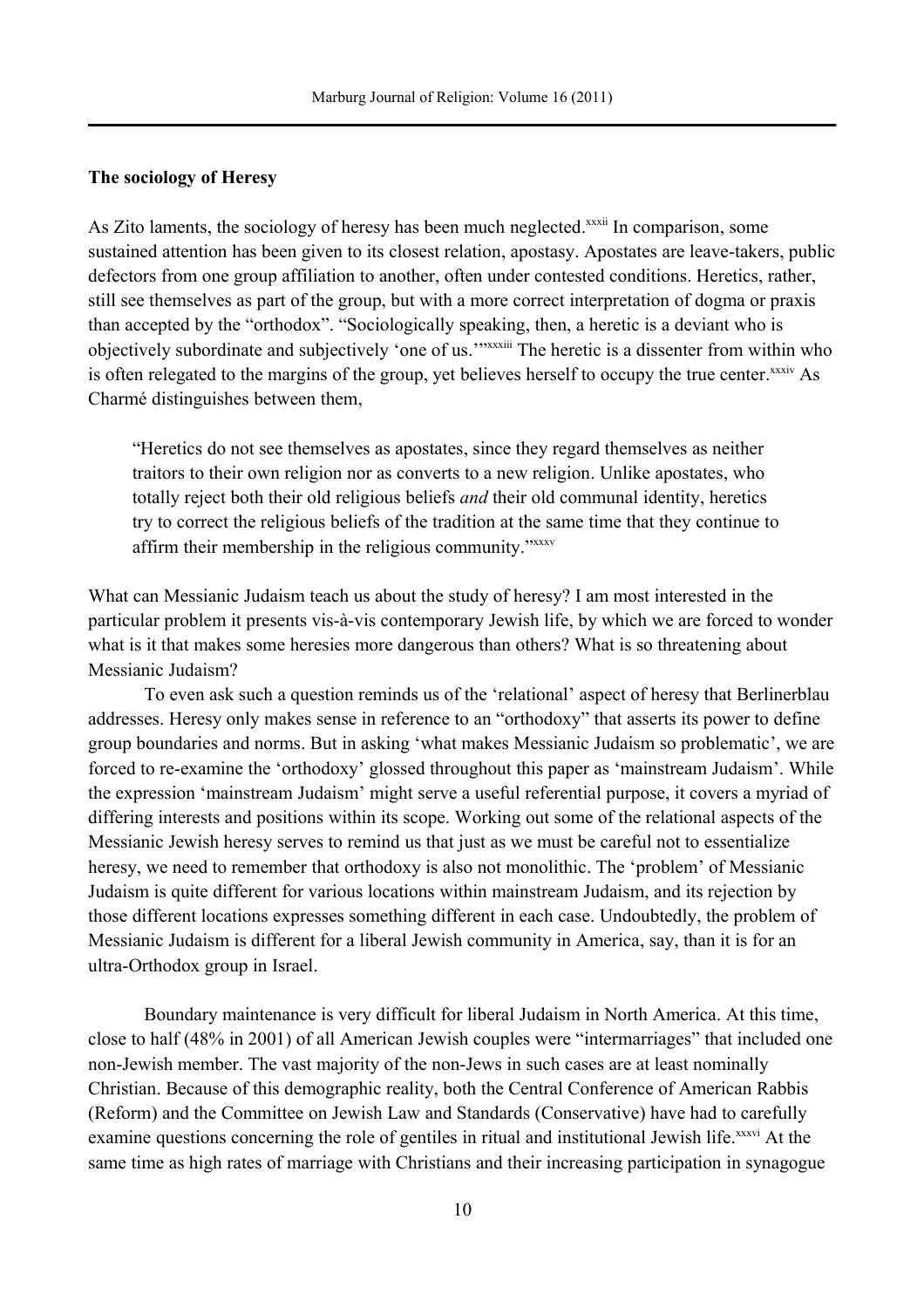life, is the issue of cultural assimilation. The quest to locate a Judaism that allowed Jews to 'pass' within modern, gentile culture was part of the *raison d'être* of liberal Judaism. Its success at creating the possibility of a Jewish life that was integrated within non- Jewish families and society blurred the boundaries between Jew and non-Jew, and ultimately liberal Judaism and liberal Christianity. But the ongoing unequivocal rejection of Messianic Judaism expressed both a rejection of any kind of theological hybridity and served to reinforce Reform Judaism's clear place within mainstream Judaism.

These issues are quite different than those found in the ultra-Orthodox Jewish rejection of Messianic Judaism in Israel. This community is far more concerned with issues of power, specifically religious coercion of vulnerable populations. It is possible that this stems from the community's own extensive experience of poverty and its historical awareness of the material rewards offered by Christian missionaries to Jews to encourage their conversions to Christianity. It is also fuelled by a conception of Israel as an independent Jewish state in which pressure from a historically dominant Christianity should not be tolerated.

At the same time as we recognize that the orthodoxy which marginalizes Messianic Judaism is not monolithic, we are also encouraged by this case to note that it is not always singular. While the strongest critics of Messianic Judaism are indeed Jews, the movement has also received no small measure of condemnation from conservative Christians who often assert that Jewish believers should be integrated into Gentile congregations. The question of how believers in Jesus Christ– Gentile and Jewish–should correctly relate to Jewish roots and practices has plagued the Church since the birth of the movement and remains a matter of contention even among Messianic Jews. xxxvii

*A critical factor that makes Messianic Judaism so threatening for mainstream Judaism is its success. It was anticipated that such a hybridity could not survive and that it would soon be assimilated into mainstream Christianity, as had Jewish followers of Jesus in the past. This threat of cultural assimilation into gentile Christianity is one that the movement of Messianic Judaism is keenly aware of and works hard to fight against. Yet so far this has not taken place, and the movement continues to grow, among Jews and Gentiles, in Israel and in North America.xxxviii The movement has also proved itself over time, there are now many second and even third-generation Messianic Jews coming of age in those communities. This is also the case in Israel, where Messianic Jewish congregations have been grown significantly in size and–even in a Jewish country–there is no major city lacking in a Messianic Jewish congregation.* 

Success is a necessary condition for a heresy to be problematic for the host tradition. While there are a number of Jews who are practicing Wicca or Buddhism and even synthesizing these traditions with their Judaism, neither of these have developed a separate congregational movement that is eagerly and actively seeking new members.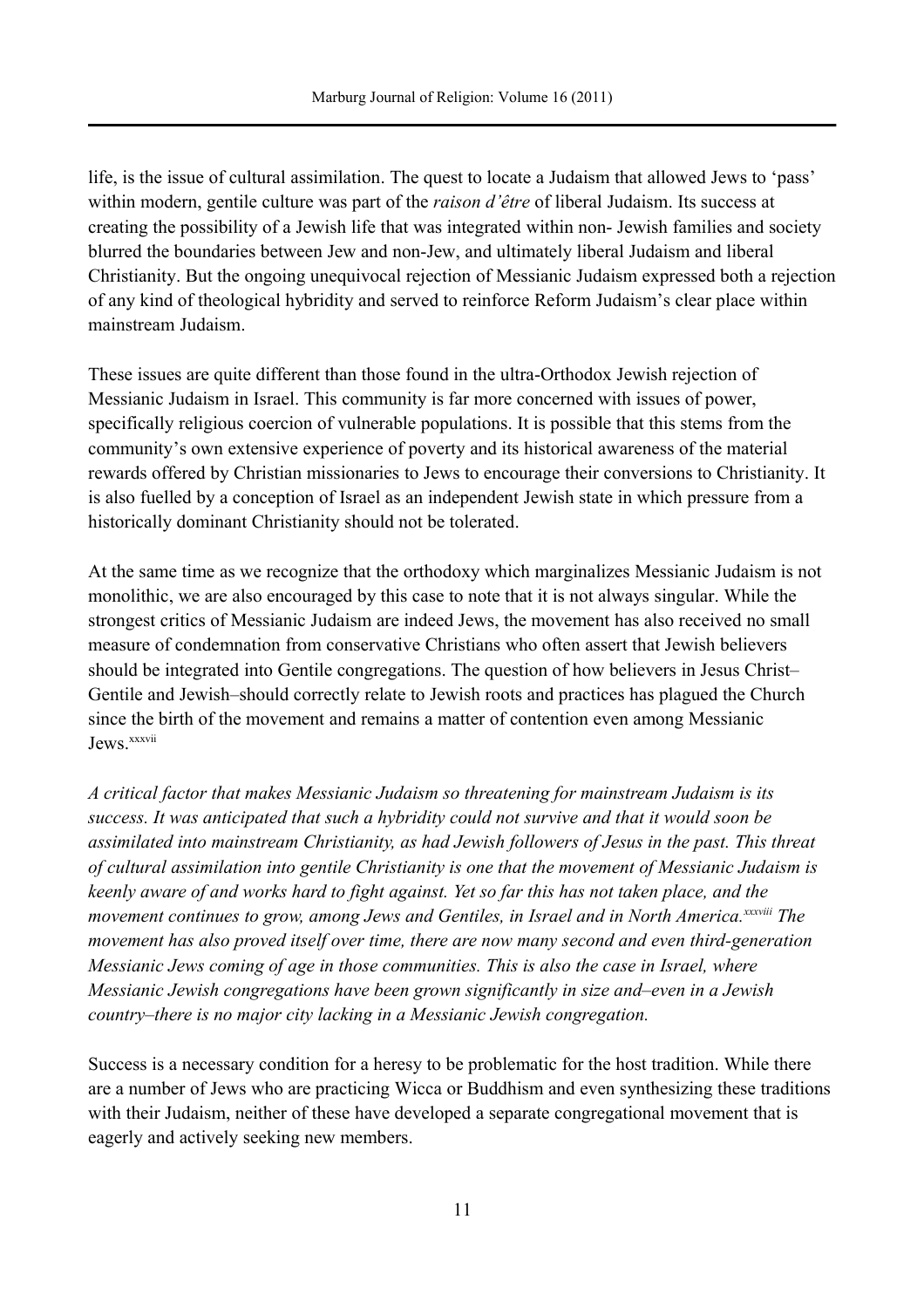It is the incredible fertility of Christian converts, their mission and ability to reproduce and grow through evangelism that is a significant part of the problem. Christians, especially evangelical Christians, make more Christians. A Messianic Jew is not just a convert, but an additional agent of conversion, a convert maker, both through active evangelism to Jews and by communicating the plausibility of his own choice simply by having had made it.

No doubt another major factor that sharpens the perceived threat of Messianic Judaism is the unique historical relationship between Judaism and Christianity. This is true both in a theological and a historical sense. The Jewish history of persecution and forced conversion at the hands of Christians professing belief in Jesus Christ renders the choice of some Jews to participate in those beliefs anathema for the mainstream Jewish community. Thus Messianic Judaism is more than just Jews who hold wrong beliefs. Rather, it is perceived as the striking of a blow of wilful erasure against a sacralized group memory of suffering and martyrdom. The Jew who practices Buddhism, to continue the example, cannot be viewed as a 'traitor' to Judaism as there is no historical enmity between Jews and Buddhists. The heresy of a Jew participating in Buddhist beliefs or practices is entirely theological rather than posing the acute historical and ethnic problem of Jewish believers in Jesus.

Messianic Judaism is also a special case because of the unique theological relationship between Judaism and Christianity. As Yaakov Ariel notes, "In no other case has one religious community considered another religious group to hold a special role in God's plans for human redemption, and to be God's first nation."xxxix Because Christianity grew as a movement from within Judaism into a separate tradition–a process commonly referred to as 'the parting of the ways' the maintenance of boundaries between the two takes on a special importance. The similarities and shared background of Judaism and Christianity require that the boundaries between the two be strictly–artificially, some might suggest–maintained. The practice of "Judaizing" was singled out as a significant problem for Christianity for the development of its own sense of identity as an entity apart from Judaism.

Messianic Judaism threatens a carefully established division between Judaism and Christianity that most Jews and Christians are eager to maintain. It is a hybrid of two traditions that are relatively close, and it is that very closeness that requires strong boundaries. So while the Jewish Buddhist is perhaps 'heretical' she is not erasing any critical lines between Judaism and Buddhism, two traditions different, and with separate enough histories, that the boundaries between them need little in the way of maintenance to uphold. Simply put, there have been far more Jewish-Christian syntheses in the past 2000 years, than there have been Jewish-Buddhist.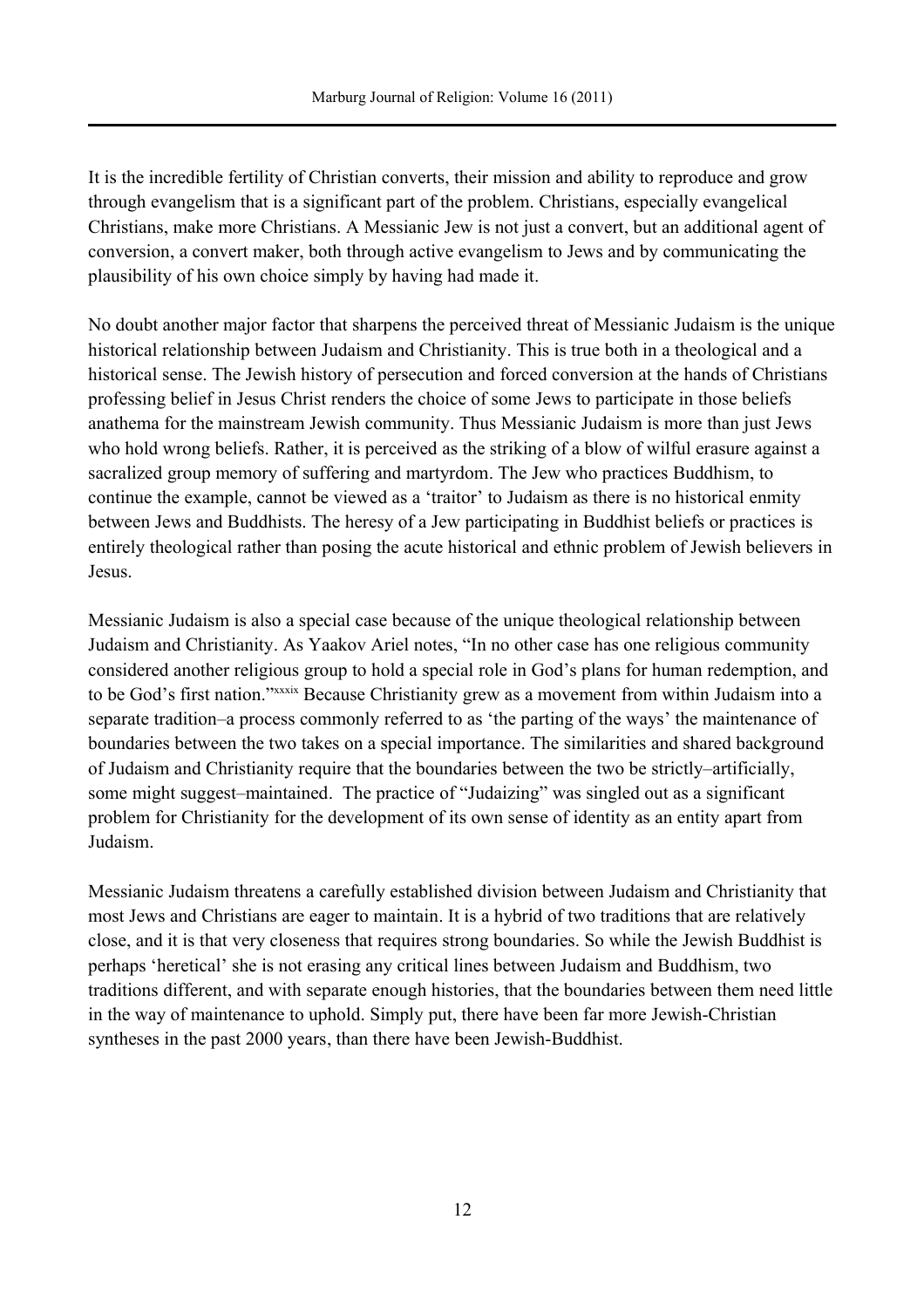# **Conclusion**

Perhaps most telling is the fact that mainstream Jewish opposition to messianic Judaism is never framed using a discourse of heresy. Doctrinally (and this is a rather imperfect word to use here) Messianic Judaism, together with Jewish- Buddhism or the belief in the eventual return of an undead Hasidic Rebbe, as espoused by many Lubavitch Jews, ought rightly be considered heresy. Effectively, however, it is only the first of these that has been written out of Judaism. It is not, apparently, beliefs that matter. While the concept of heresy does exist in Judaism, it is not mobilized, rather other strategies of exclusion are appealed to.

When Messianic Jews argue that if there is room for atheist Jews or Buddhist Jews, there ought rightly be room for Jews who believe in Jesus, they are making an argument that is both distinctly Christian and specifically modern. For contemporary Judaism, heresy as constituted by wrong belief no longer exists. Equally, the separation of Jewishness from Judaism that Messianic Judaism is reliant upon is an altogether modern idea. In his study on the role of heresy in Judeo-Christianity in late antiquity, Daniel Boyarin explains,

"It is not a trivial but a very interesting fact that as the history moved on, heresiology remained a living, vital, and central part of Christianity, while in rabbinic Judaism, eventually Judaism tout court, heresiology was to wither and (almost) die out, leaving in its wake the ambiguity that marks Judaism till this day as sometimes a religion, sometimes not."xl

The kind of wrong belief that is disciplined in Messianic Judaism is one that is felt to present a social, perhaps ultimately existential, threat to the ethnic group. Contemporary Jewish ambivalence about what constitutes heresy and the location of its threat reflects the contemporary Jewish ambivalence about Jewishness, its essence and nature.

While at one level, heresy is about ideas and discourse, the management of heresy is a social matter of people marginalizing other people, together with their distinctive beliefs. Heresy requires real people, with particularly problematic relationships and locations that create specific tangible problems. It is the particular historical relationships of Judaism and Christianity, and their composition that renders, for example, atheism, Buddhism and Wicca examples of nonthreatening 'wrong beliefs' that a Jew can embrace while calling herself a Jew. But while these beliefs are unacceptable by any known Jewish standard, they are not effectively heresies. Heresy does not exist 'in theory' or 'on paper'. Wrong belief does not a heresy make. Heresy is not, ultimately, what you think.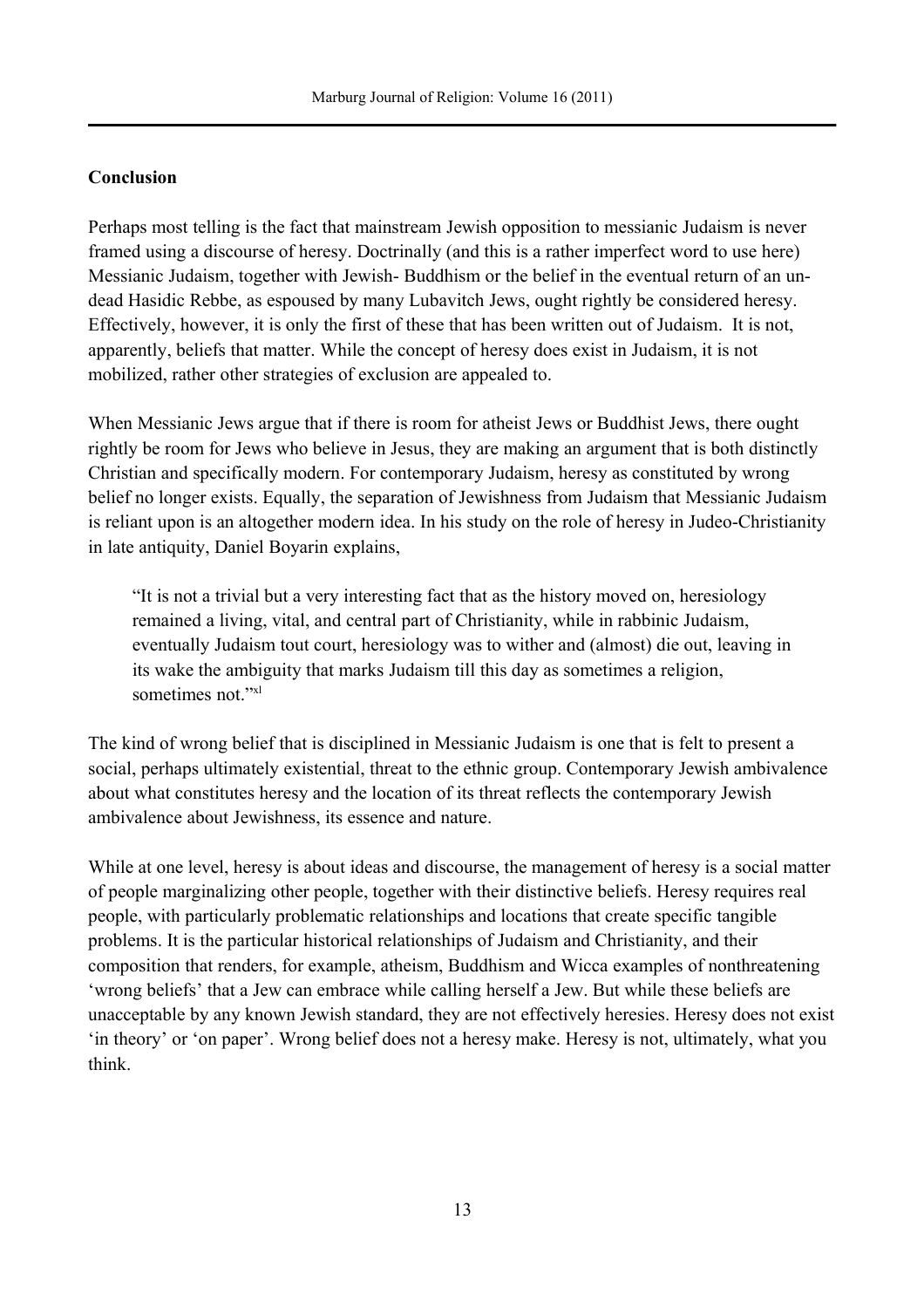### **Literature and Notes:**

- i.) Quoted in Matthew Wagner "Taglit Screening Out Messianic Jews" *Jerusalem Post*, Nov. 25, 2008.
- ii.) Funding for this research was provided by a standard research grant from the Social Sciences and Humanities Research Council of Canada. An early version of this paper was presented at the annual meeting of the American Academy of Religion in Chicago 2008. I am indebted to the rigorous review process of Nova Religio, and to Dr. David J. Rudolph for his comments and assistance.
- iii.) Stuart L. Charmé, "Heretics, Infidels and Apostates: Menace, Problem or Symptom?" *Judaism* 36 (1987): 28.
- iv.) Carol Harris-Shapiro, *Messianic Judaism: A Rabbi's Journey Through Religious Change in America* (Boston: Beacon Press, 1999), 56.
- v.) Charmé, "Heretics, Infidels and Apostates: Menace, Problem or Symptom?", 28.
- vi.) The Jerusalem Post International Edition, week ending may 5, 1990 Page 4.
- vii.) Harris-Shapiro, *Messianic Judaism*, 174.
- viii.) David Rausch, *Messianic Judaism: Its History Theology and Polity* (Lewiston, NY: Mellen Press, 1982)
- ix.) This was especially true of the movement's early generation of leadership. There presently exist several learning institutions specifically dedicated to the training of Messianic Jewish leaders that are without Christian denominational affiliations. Of these, the most significant is the Messianic Jewish Theological Institute (MJTI) of Florida, and its related *Hashivenu* organization, which seek to build a "mature" Messianic Judaism.
- x.) Paul Liberman, *The Fig Tree Blossoms: Messianic Judaism Emerges* (Harrison, AK: Fountain, 1976), 2.
- xi.) Thus we have a variety of labels that can be applied to the "heretic", including *min*, *apikores*, *kofer*, *mumar*, *meshummad*, *anoos*, *poshea*. The closest concept to "heresy" is *minut*.
- xii.) The question of whether Trinitarian belief is permitted even for a Gentile is a very complex issue in Jewish law, and centers on the matter of whether such belief qualifies as "idolatry" (*avoda zara)* or just "associationism" *(shituf*).
- xiii.) Jacques Berlinerblau, "Toward a Sociology of Heresy, Orthodoxy, and Doxa," *History of Religions* 40 (2001): 335.
- xiv.) For a detailed discussion of the historical development of the Talmudic formulation '*af al pi sh'chatah, Yisrael hu*' see Katz, Chapter Six.
- xv.) See http://www.messiahtruth.com/response.html (accessed Dec. 10, 2008)
- xvi.) Bentzion Kravitz, *The Jewish Response to Missionaries: A Counter- Missionary Handbook*, Fourth Edition (Los Angeles: Jews for Judaism, 2001), 26.
- xvii.) Harris-Shapiro, *Messianic Judaism*, 15. This is a convenient point to address the difference between Jews for Jesus and Messianic Judaism. The relationship of Jews for Jesus to Messianic Judaism depends on one's standpoint. Certainly many Messianic Jews do not consider Jews for Jesus to be a Messianic Jewish organization. Rather, Messianic Jews emphasize the Christian theology, Gentile practices, and conversionary emphasis of Jews for Jesus. Jews for Jesus discourages Jewish practice and Torah observance, whereas these are encouraged by the Messianic movement, although to quite varying degrees. That said, for mainstream Jews, there is no effective difference between them whatsoever. This lack of differentiation does not result primarily from an absence of knowledge about these differences within the Jewish community, but rather is due to the insignificance of the differences, in the eyes of mainstream Jews. Messianic Jews, because they act like and claim to be "regular" Jews are perceived to be far more dangerous than Jews who consider themselves to have converted and identify themselves openly as Christians of Jewish ancestry or upbringing.
- xviii.) While this only became widely known in 2008, this de facto screening was happening since the program's inception. As early as 2000 the approved Birthright application of Rebecca Rubin, a Messianic Jew, was rescinded once her affiliation became known to the organization. See Alan Feiler, Baltimore Jewish Times, Feb. 11, 2000.
- xix.) Underscoring the point made in this paper is the fact that Michael Steinhardt, one of the founders and major funding sources for the program, publically identifies himself as an atheist.
- xx.) Nicholaas van Rijn "Jewish Cemetery Refuses Educator's Body" *Toronto Star*, Edition 1. June 29, 1999.
- xxi.) Michael McAteer "Jews Question Status of College" *Toronto Star*, Saturday Edition. Nov 30, 1991.
- xxii.) A pseudonym.
- xxiii.) See n. 14.
- xxiv.) Despite any appearances to the contrary, the April 2008 ruling by the Israeli Supreme Court concerning Messianic Jews does not change this fact. The new ruling permits citizenship solely for Messianic Jews who are children only of a Jewish father. These individuals are not considered Jews under the Law of Return, which states in Amendment 2 (1970) section 4B that "For the purposes of this Law, "Jew" means a person who was born of a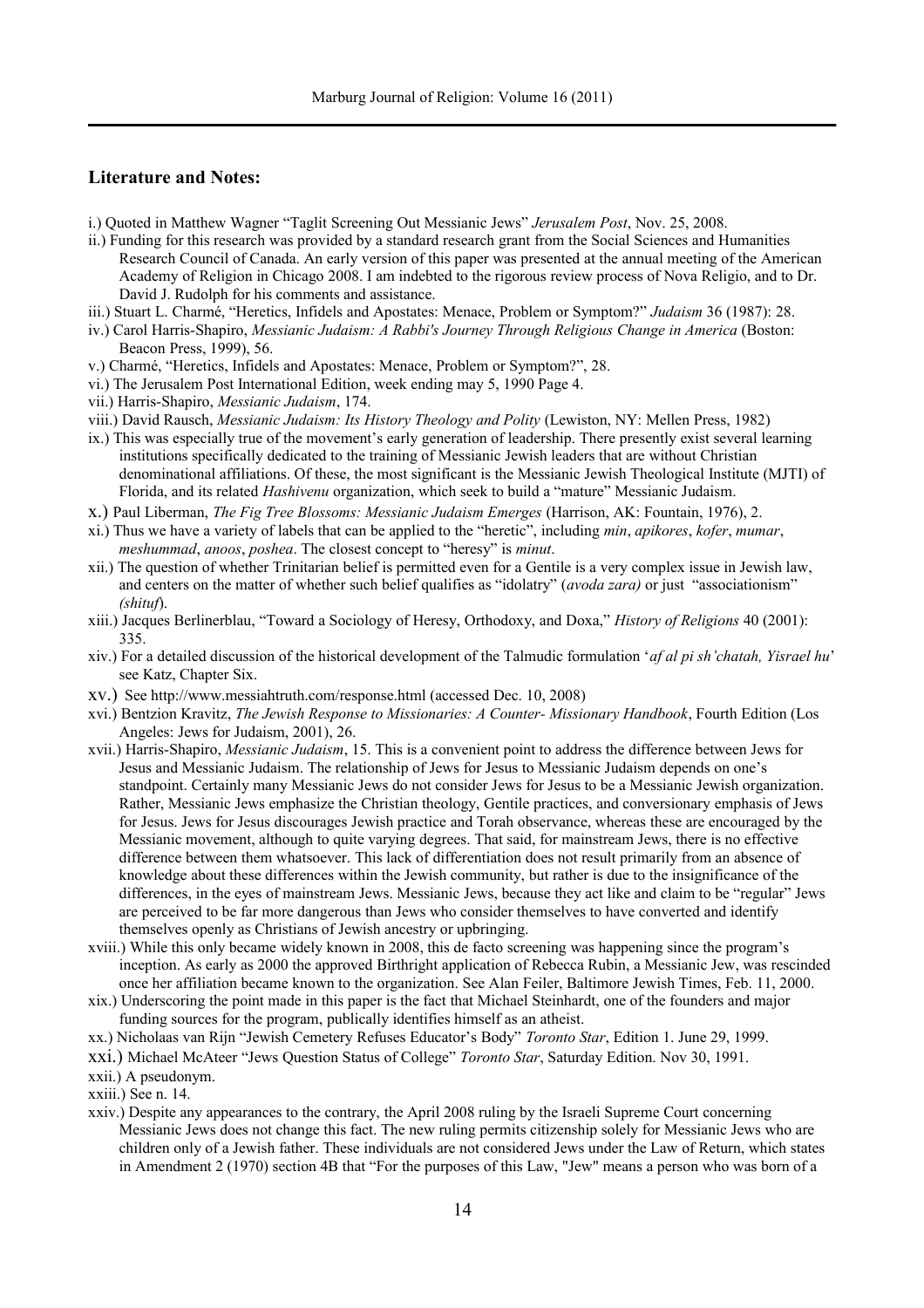Jewish mother or has become converted to Judaism and who is not a member of another religion."

- xxv.) This was the building that had been rebuilt following the arson attack of October 1982 that was also popularly attributed to anti-missionary ultra-Orthodox Jews.
- xxvi.) The matter is still under investigation at the time of writing. Jewish antimissionary activists assert that it was rather more likely the work of Arab terrorists, owing to the victim's father's open evangelism among Palestinians. The 2008 bomb was disguised as a gift package for the Jewish holiday of Purim. The package was sent to the family's home in the city of Ariel and was opened by the boy, exploding in his hands.
- xxvii.) See for example, http://www.persecution.net/israel.htm. Violence against evangelical Christians and Messianic Jews has also been cited in the 2008 US State Department Annual Report on International Religious Freedom. Available at http://www.state.gov/g/drl/rls/irf/2008/108484.htm
- xxviii.) They are both currently available on You Tube, with subtitles.
- xxix.) For example, in the mainstream Jewish Bnai Brith annual report of Antisemitic incidents in Canada from 1996- 2008, Messianic Judaism was present in the reports from 1997, 1998 and 1999. From then onward it seems that the "deceptive and aggressive proselytizing" (1998) criticized in the reports paled in comparison to escalating incidents of anti-Semitism in the form of vandalism, harassment and violence.
- xxx.) In the spirit of full disclosure let me note that I might be added to this list of mainstream Jewish scholars, as an Orthodox Jew who sincerely does not believe that Jesus Christ is the Messiah.
- xxxi.) See, for example, Jerry Miller's story of a Messianic Jewish congregation working together with gentile evangelical Christians and–in his own words–"members of the unsaved Jewish community" in "Becoming One, A Guide for Uniting Jewish and Gentile Believers" by Jack Jacobs and Ed Rodgers. New York: Echod Publishing, 2006. pp. 92-98.
- xxxii.) George V. Zito, "Toward a Sociology of Heresy," *Sociological Analysis* 44 no.2 (1983).
- xxxiii.) Berlinerblau, "Toward a Sociology of Heresy, Orthodoxy, and Doxa," 351.
- xxxiv.) Dein rather misses the point when he asserts that "The fact that some Messianic Jews reject Orthodox *halacha* further reinforces this sense of disapproval, eliciting hostility from those outside the Messianic Jewish community." (2009, 78) That Messianic Jews reject Orthodox *halacha* does not bother the mainstream Jewish community one bit – most of the non-Messianic Jewish community rejects Orthodox Jewish *halacha*. Rather the contention that their own beliefs and practices are Jewishly acceptable is what bothers those outside the Messianic Jewish community. In fact it is that minority of Messianic Jews that do strive to observe Orthodox Jewish *halacha* that are perceived to be the most threatening precisely because they appear to be Orthodox.
- xxxv.) Charmé, "Heretics, Infidels and Apostates: Menace, Problem or Symptom?" 18.
- xxxvi.) See for example, Rabbi Kassel Abelson "The Non-Jewish Spouse and Children of a Mixed Marriage in the Synagogue" at http://www.rabbinicalassembly.org/teshuvot/docs/20012004/24.pdf
- xxxvii.) An example is the furious debate that followed the 2005 publication of Mark Kinzer's *Postmissionary Messianic Judaism: Redefining Christian Engagement with the Jewish People* in 2005. A Messianic Jewish leader and rabbi, Kinzer's most striking arguments were that Jewish believers in Jesus should continue to practice Orthodox Jewish halacha, and that Messianic Jews should not engage in overt missionary activity in order to bring Jews to faith. Not surprisingly, the book was forcefully criticized by leaders in the wider Messianic Jewish movement.
- xxxviii.) Estimates vary, but a conservative count suggests approximately 100 congregations in Israel and 300 congregations in North America. Israeli congregations can be divided into about 70 Hebrew-speaking, 25 Russianspeaking, and 5 Amharic (Ethiopian) congregations. Of the North American congregations, Gentiles make up a significant portion of their membership – some suggest as much as one-half. Also one-third of these North American congregations have a membership of fewer than thirty. (Juster and Hocken, *The Messianic Jewish Movement: An Introduction*. Toward Jerusalem Council II, 2004. Available at http://www.tjcii.org/userfiles/Image/messianic-jewish-movement-an-inttroduction-Eng.pdf)
- xxxix.) Yaakov Ariel, *Philosemites or Antisemites: Evangelical Christian Attitudes toward Jews, Judaism and the State of Israel* (Jerusalem: Hebrew University Press, 2002) 41.
- xl.) Daniel Boyarin, *Border Lines: The Partition of Judaeo- Christianity,* (Philadelphia: University of Philadelphia Press, 2004), 11.